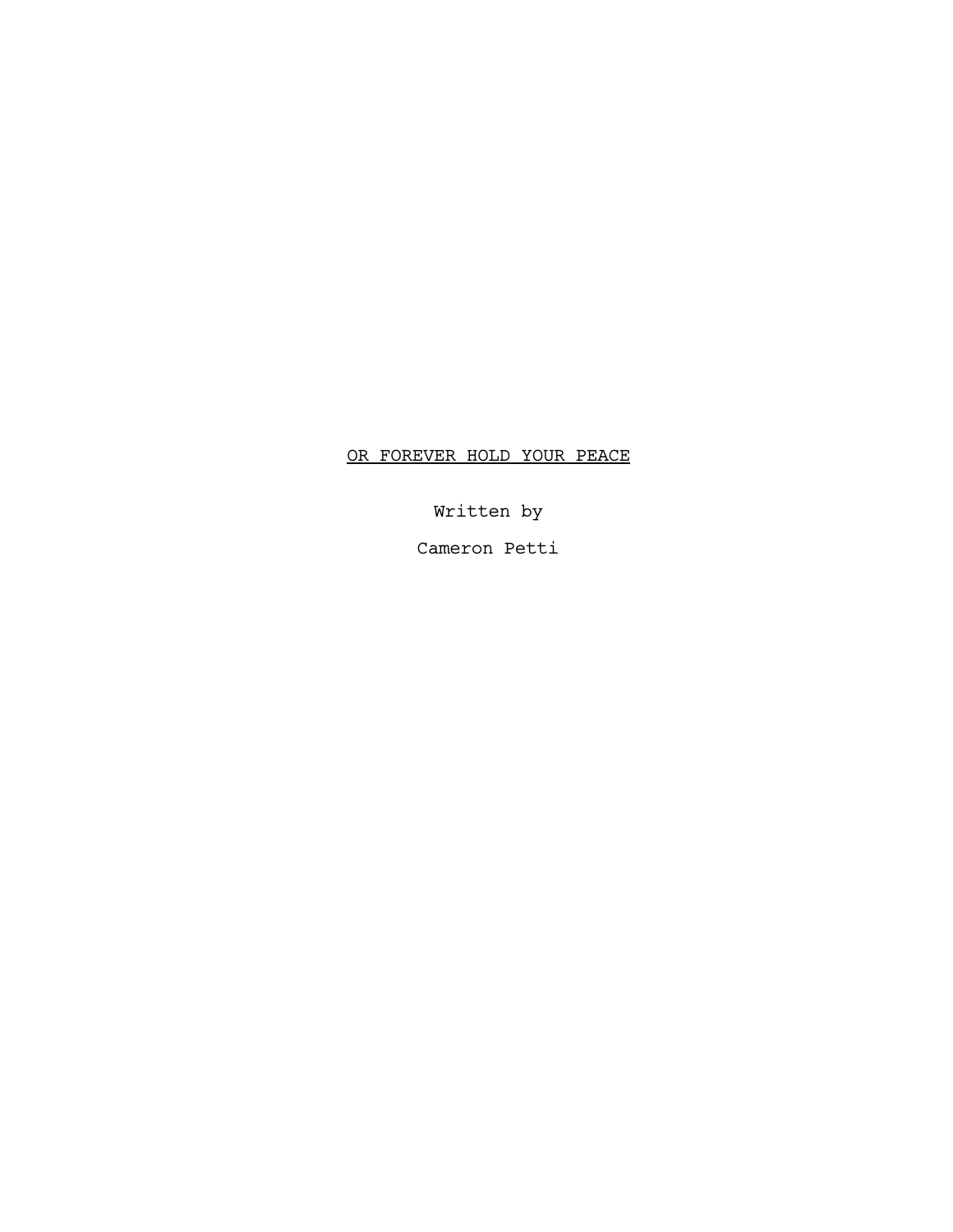Lights up on the empty dressing room of GWEN BRADFORD, 25, on the day of her wedding; wearing a bathrobe. In one corner Gwen stands in a bathrobe in front of a full length mirror, putting make-up on. Opposite of that, there is a table with various items to prepare for a wedding, such as make-up. The third corner is the door to the room, the fourth is empty. DAVID LOUIS, 25, wearing a suit, steps into the room and stands by the door with a tiara in his hand.

#### DAVID

Hey.

GWEN (running over to hug him) David! Thank god you are here! Do you have him?

DAVID Yes. The eagle has landed and you will have a groom for your wedding.

GWEN Didn't rough him up too badly last night?

DAVID Well, I believe my two duties are to throw a hell of a bachelor party, and get him here on time. No one said anything about the condition he'd arrive in.

GWEN Ha-ha, fair enough. Oh, and you brought me my tiara.

DAVID Well, I saw it just sitting out on a table on my way in and suspected that you just might want this.

GWEN Thanks Dave, you are the best.

DAVID

I know I am.

Gwen goes back to her make-up as David stands at the door, looking at Gwen in contemplation. Gwen notices in the mirror.

GWEN

What?

© Cameron Petti 1.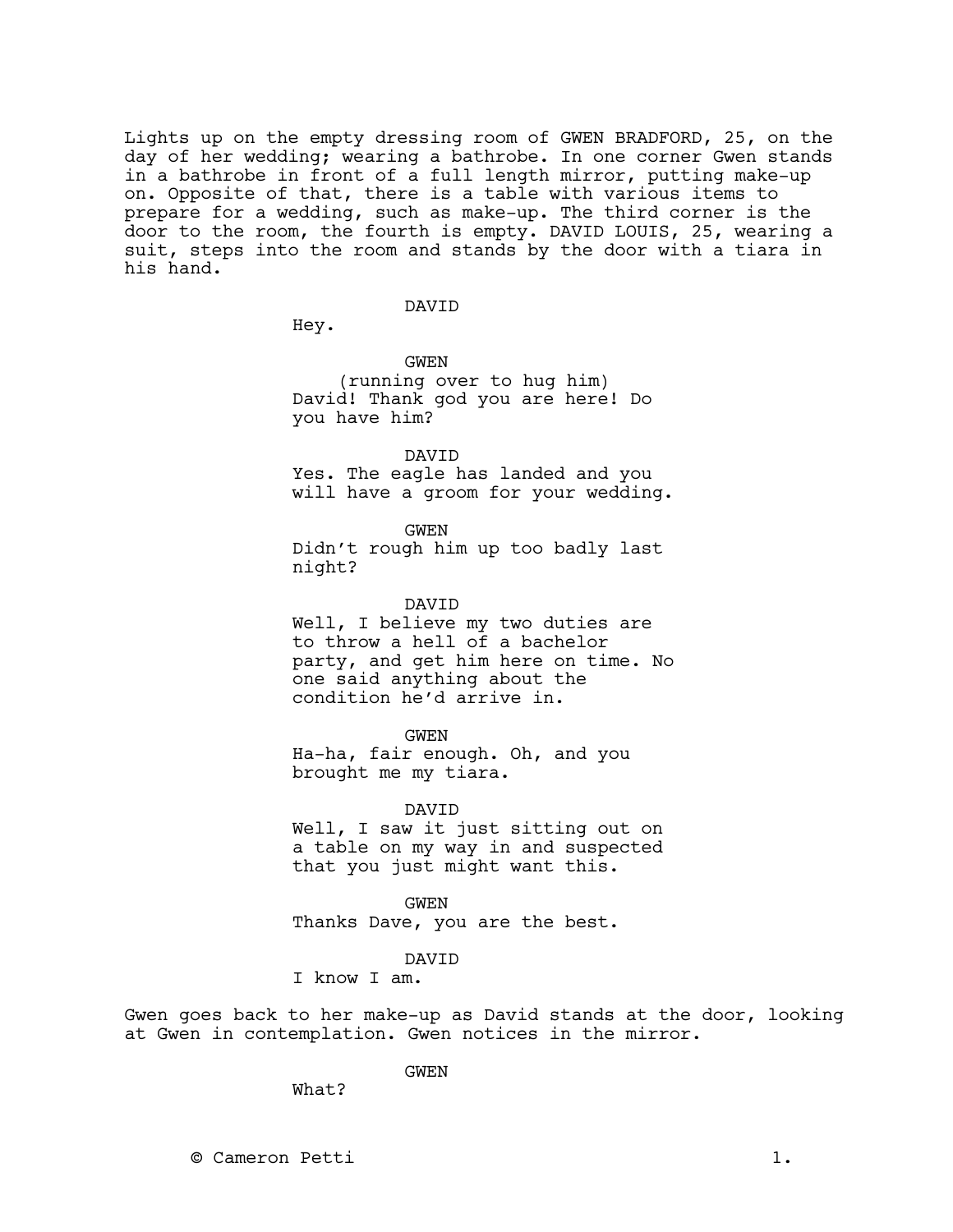DAVID

(coming out of thought) Hm? Oh it's just. Uh, you look really pretty today.

# GWEN

Thanks David.

David continues to stare while thinking of what to say.

## DAVID

Hey Gwen.

## GWEN

(distractedly) Hm?

Before David can say anything, MARY REID, 25 and VIRGINIA BRADFORD, 56, Gwen's mom, burst into the room. Virginia comes in with a flower arrangement and Mary is yelling into her cell phone.

MARY

CERULEAN you pea-brained little man! CERULEAN! Not "cyan", not "skyblue", CERULEAN!

VIRGINIA

Gweny, what do you think about these flowers?

MARY

Oh yeah? Well, I swear to god, if they come and are anything but cerulean, I WILL HUNT YOU DOWN AND PUNCH YOUR THROAT! I know Krav Maga and I will crush your windpipe! CRUSH IT!

She hangs up, heaves a gigantic sigh.

#### GWEN

Uh, I don't know, I think they're fine.

MARY Oh no! Not this again!

VIRGINIA What!? I want the **bride's** approval on this.

MARY No, leave her alone to get ready.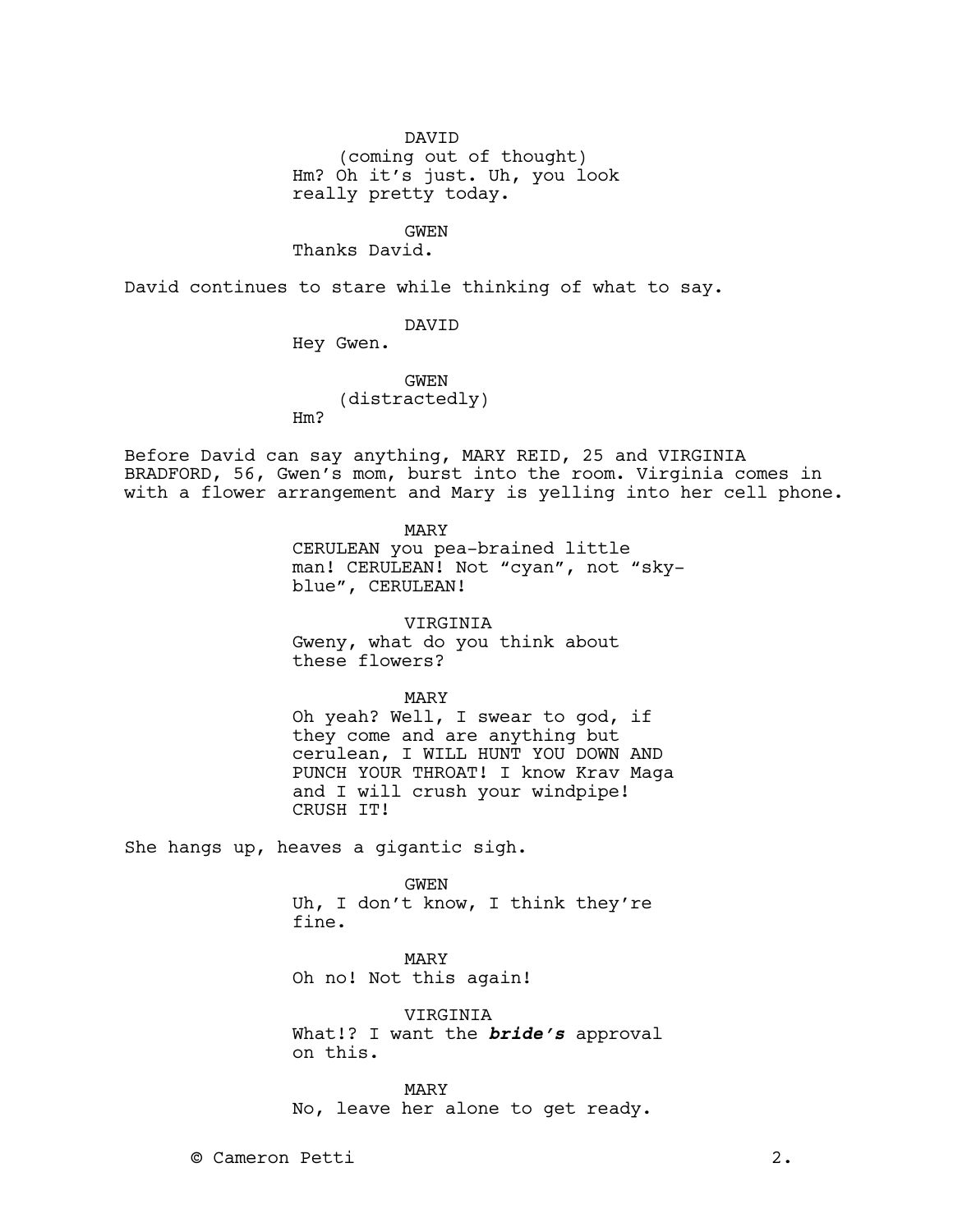#### GWEN

(nervously)

Is... everything OK?

#### MARY

(with a big smile) They will be. Don't worry about it hun, we have it all under control. How are you!? You excited!?

GWEN

Yeah, of course. How are you?

VIRGINIA (still dissatisfied with the flowers) The only thing is, we can change out the azaleas.

MARY

BUT THE AZALEAS DON'T MATCH! (takes a deep breath and turns back to Gwen) Oh, just fine. Getting last minute things pulled together, checkin' in on you, the usual pre-wedding junk, blah, blah, blah. Sure you're alright?

GWEN Yeah, I'm fine here.

VIRGINIA Are you sure Gweny?

GWEN

 $T-$ 

MARY YES SHE IS SURE!

VIRGINIA What do you think David?

All eyes turn to David. He freezes

DAVID (panicked) Well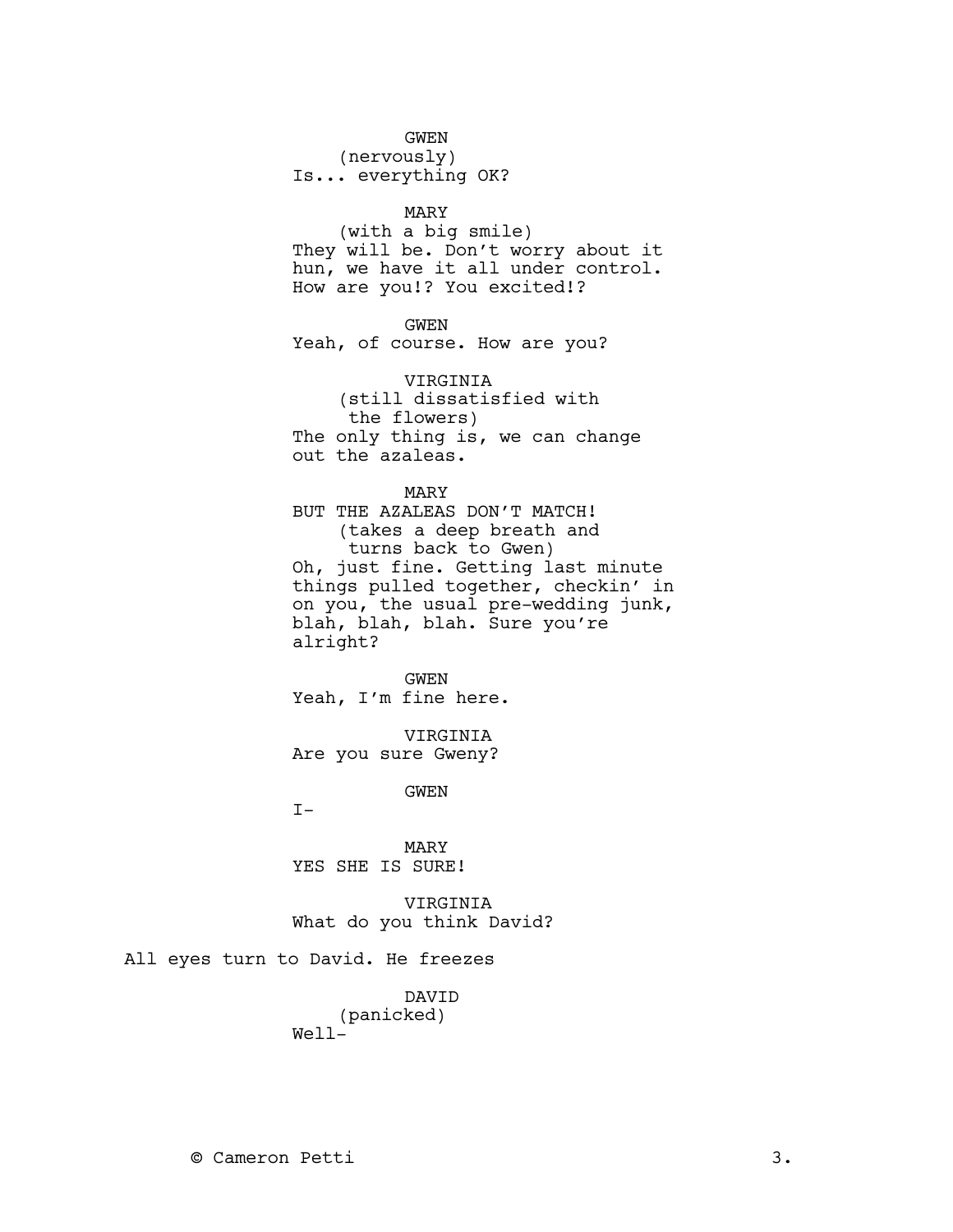GWEN

(jumping in to save him) Just make the decision yourselves, I need to get ready, and David needs to get back to what he was doing.

David, Virginia, and Mary turn to leave but then, suddenly, Mary's phone rings and she answers.

> MARY Hello? (the smile drops from her face) WHAT!? WHAT DO YOU MEAN NO CERULEAN!?

She starts to rush off stage, pushing past David, screaming and can still be heard once she exits.

> MARY (CONT'D) WE ORDERED THIS MONTHS AGO AND **NOW**  YOU TELL ME YOU DON'T HAVE CERULEAN!? THAT'S IT, I AM COMING TO WHERE YOU LIVE AND I WILL BE DROPPING ELBOWS!

David, Virginia and Gwen look at each other awkwardly

DAVID Thank you god for not making me a caterer, jeez.

GWEN I know, I know, but she means well.

VIRGINIA I'm not quite sure Gwen

GWEN She does. I promise.

DAVID (jokingly) Well, I do *love* cerulean.

They all chuckle.

VIRGINIA (looking at both of them) Tsk, just look at the two of you. (MORE)

© Cameron Petti 4.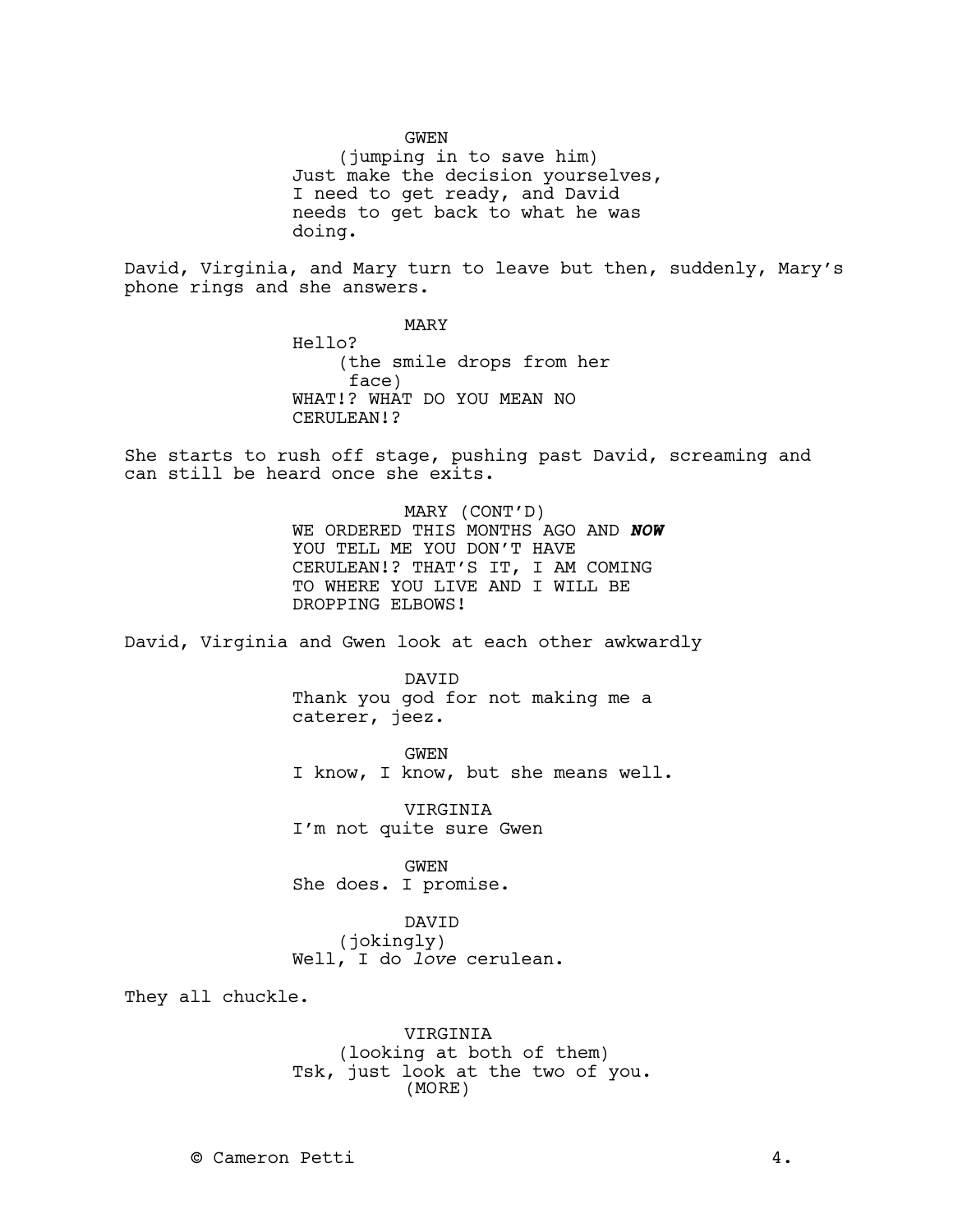### VIRGINIA (CONT'D)

It just boggles my mind to think that the two of you are so grown up now. You were so young once. (to David) God, I still remember when you would come over at 10 in the morning and the two of you would play out in the backyard for the whole day till you stayed over for dinner!

## DAVID

(chuckling about it) Oh yeah, of course. You make such great mashed potatoes, how could I say no?

#### VIRGINIA

Oh, stop. They take about 5 minutes to make, no big deal.

DAVID

Well, they were my favorite. Thanks.

**VIRGINIA** And thank **you** for being there for Gweny during all that trouble her father went through

She looks at her watch

Uhp! Look at me getting all nostalgic! I need to go put these flowers on tables, whether Mary likes it or not! (to Gwen) Ok, **you** get ready. (to David) **You** keep an eye on that groom.

She hugs both of the kids, takes the flowers, and exits. Gwen sees that David is once again looking at her in the mirror.

GWEN

What?

## DAVID Oh, it's just-

He goes back to struggling with the phrasing of what he's trying to say.

© Cameron Petti 5.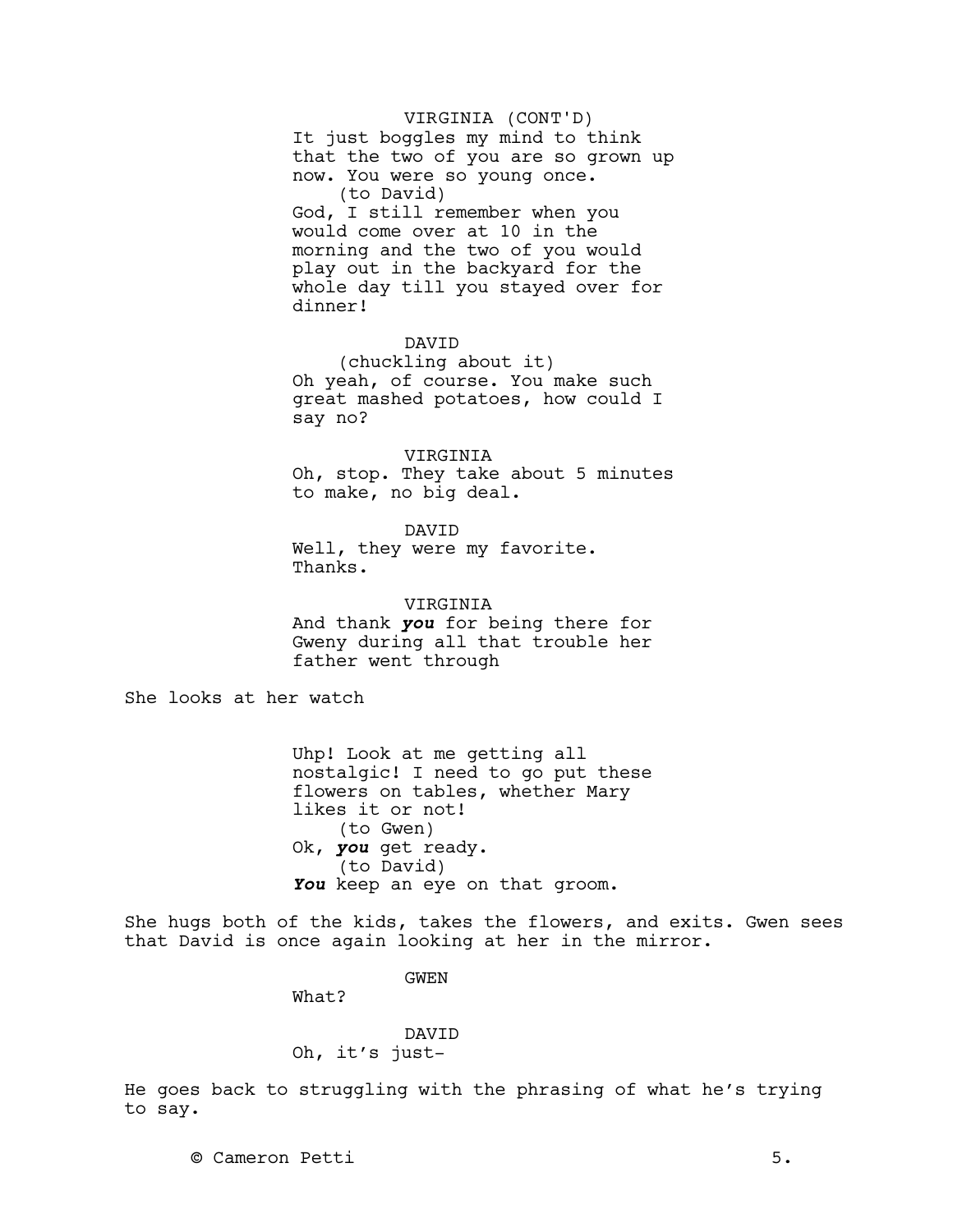GWEN

Come on Dave, I gotta get ready. (Gwen turns back to the mirror as David continues struggling)

Yeees?

### DAVID

Hold on for a sec, OK? I just wanted to tell you that-Gwen, there's something pretty big that I have to tell you real quick.

GWEN Yeah, sure, what is it Dave?

#### DAVID

I don't know, that whole thing about when we were kids- it's just that, well, I was thinking about back then, when we were kids. And how much fun that was.

GWEN Dave, what's up? Just say what you're going to say. Come on!

DAVID

Well-

Once more, David gets interrupted by Mary who enters holding a table cloth and immediately goes to Gwen.

> MARY Gwen, could you come out and take a look at this for me? I **think** that this is the color we want, but I just want you to reconfir-

> > DAVID

(trying not to show his frustration) **Hey** Mary, could you just give us a sec?

MARY Dave, this is kinda important.

#### DAVID

I know, I know. I just have to talk to Gwen real fast. Then you can have her, I swear.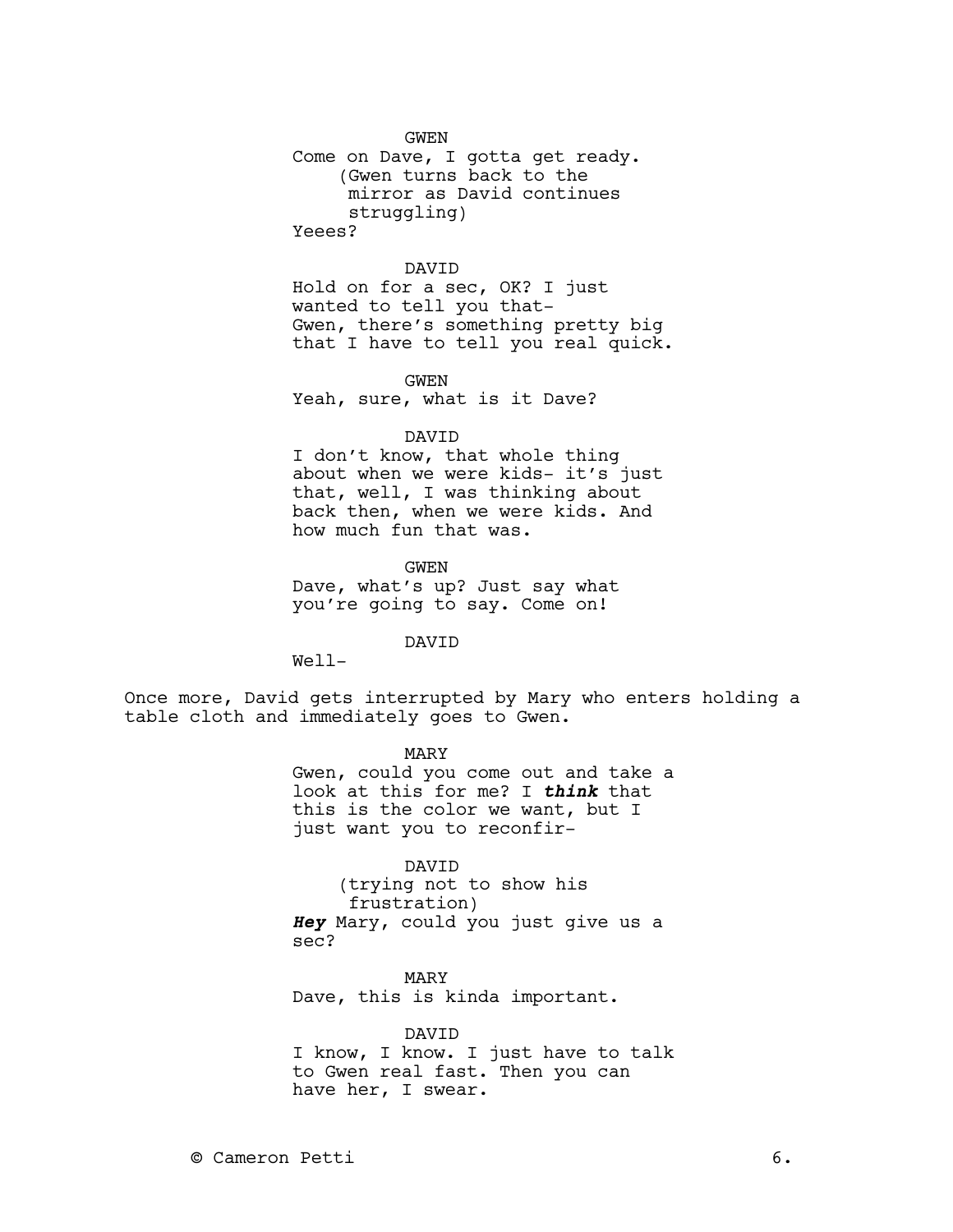MARY

Wait, why are you in here? Come on Dave, no slacking off!

DAVID I just need her for a minute.

Mary starts to push Gwen off stage.

GWEN (shrugging) Sorry Dave, gotta take this. I swear, I'll be back in a flash.

Mary and Gwen exit.

## DAVID

 $O-OK...$ 

David let's out a heavy sigh and his shoulders slump. He gives the door one last look, and then starts to focus on the room. He awkwardly shuffles about, trying to find some thing to fidget with, and settles on the tiara. As he examines it, VIRGINIA walks in. David jumps in surprise and puts the tiara down quickly.

> VIRGINIA Gweny, what do you think of- Oh, David! What are you doing in here?

DAVID Oh, just waiting for Gwen.

VIRGINIA Still? That girl sometimes... (notices David is sad) What's wrong Dave?

DAVID

(He smiles unconvincingly) Nothing Mrs. Bradford, I swear.

VIRGINIA

Come on Dave, you aren't fooling anyone. What's the matter? This is a good day, two of your best friends are getting married!

DAVID

Yeah, that **is** good news. I'm excited for them.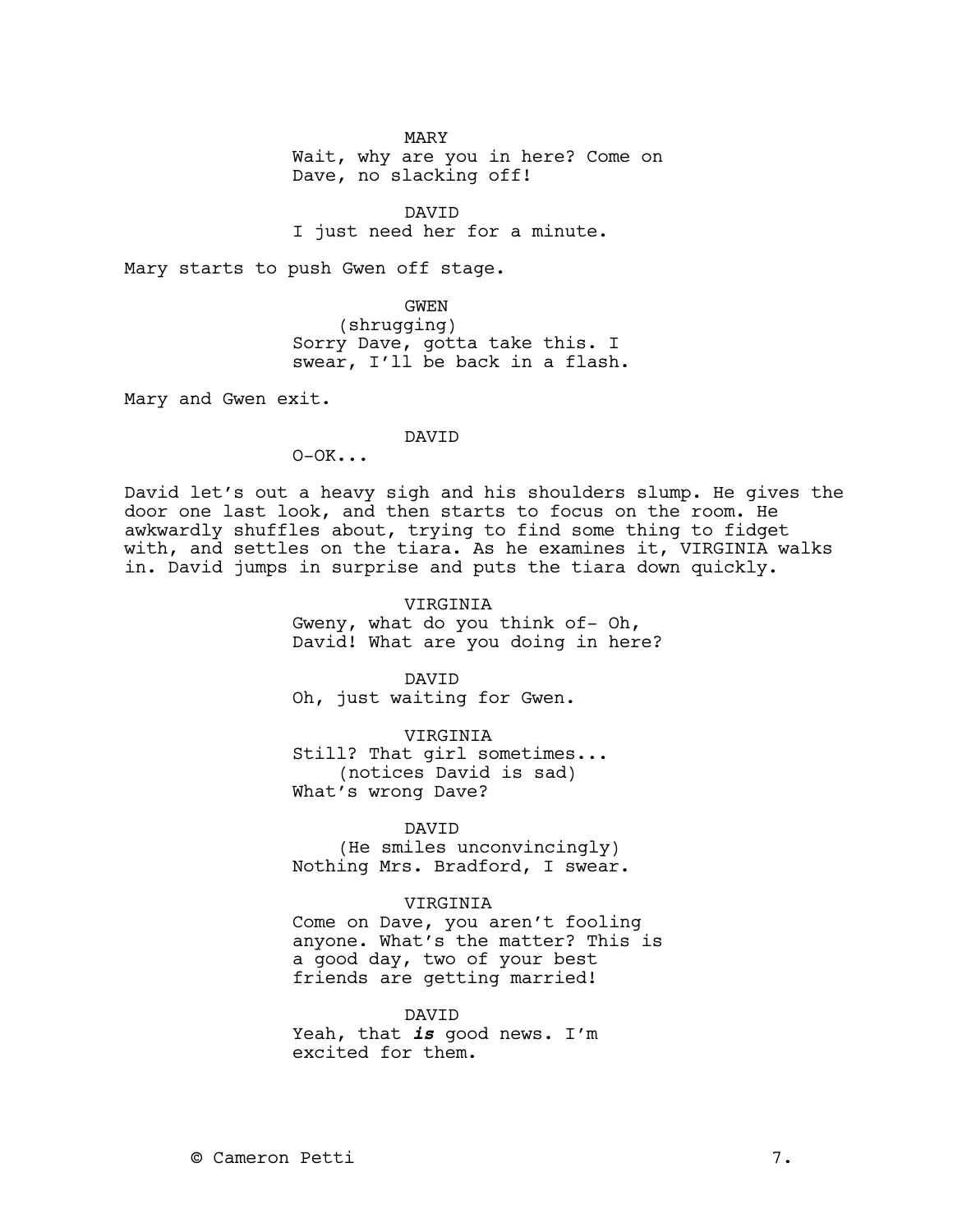## VIRGINIA

Then, why don't you sound it? Are you a little jealous?

## DAVID

(suddenly very defensive) NO! Not that at all!

#### VIRGINIA

Hey, I get it. Two people who have been so close to you for so long, once they get married, you're worried that you're going be left out in the cold. I get it.

Virginia gives David a big hug.

VIRGINIA (CONT'D) Well David, you aren't going to be alone forever. You're gonna find someone real special real soon, OK? And they're going to make you a very happy man. Hey, I'll bet she, *or he*, is right under your nose, and you don't even know it.

#### DAVID

(he sighs) I'm sure **she** is. Thanks Mrs. Bradford.

#### VIRGINIA

(solemnly) But when you **do** find her, make sure you treat her right! It may not always be easy, but if you truly love someone, their happiness is as important as yours.

At this, the door opens and David and Virginia turn to look as Gwen walks wearing her wedding dress; David is immediately taken aback and focused solely on Gwen. She is followed by Mary, who enters in a flurry and is on the phone again continuing her argument about cerulean.

VIRGINIA (CONT'D)

Oh Gweny!

Virginia runs over and hugs Gwen.

GWEN Dave, what do you think?

© Cameron Petti 8.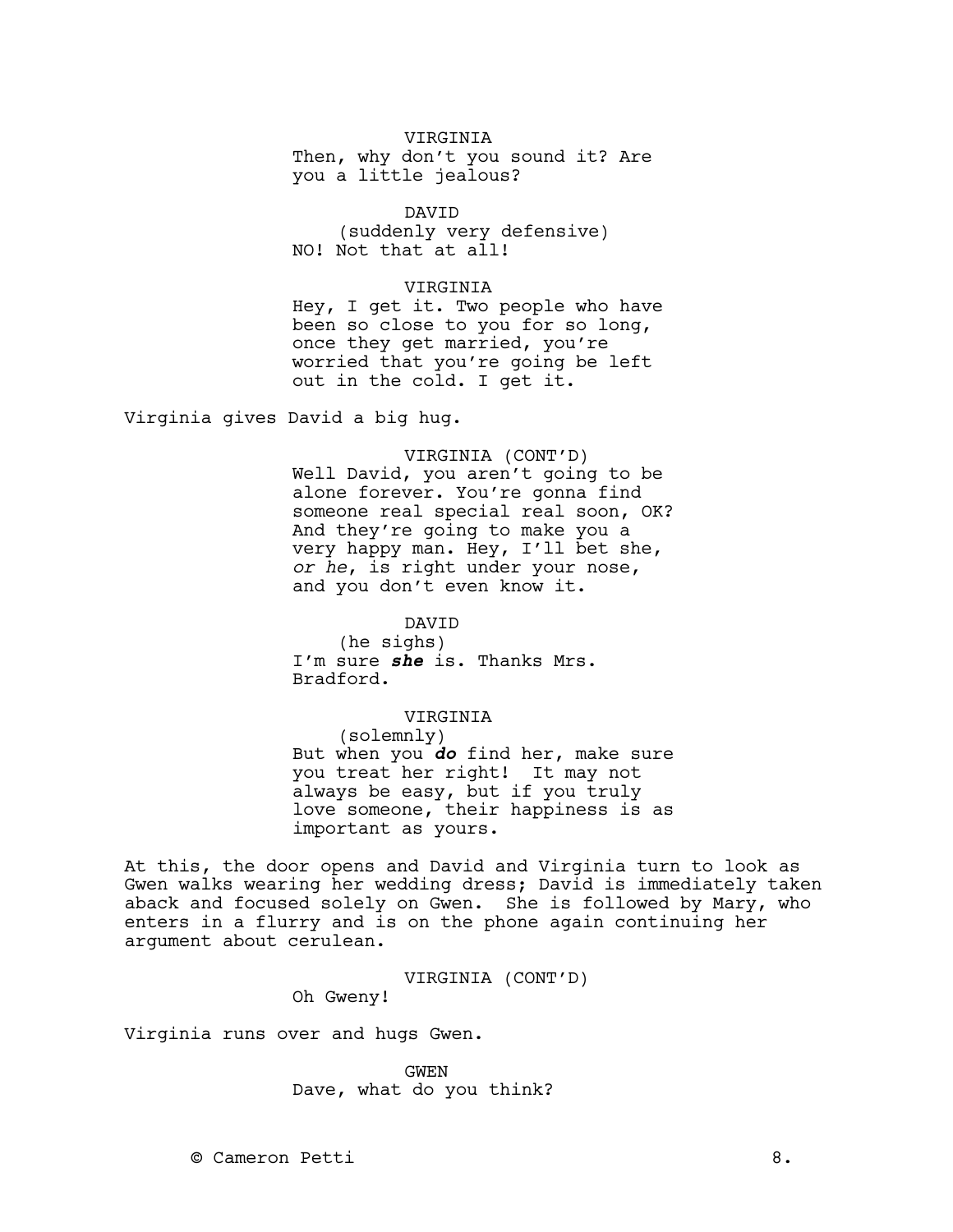DAVID I really like it. A lot.

VIRGINIA He's a lucky man Gwen.

DAVID He really is.

GWEN Thanks you guys. I'm glad you like it.

MARY (hanging up the phone) Wait, what are you doing in here?

VIRGINIA You had something for Gwen, right?

All eyes turn to David as he snaps out of his trance and immediately feels the pressure.

> DAVID Weh- well... you, know what? Doesn't matter.

# GWEN

(playfully) No, wait, what!?

#### MARY

Yes David, because if you were just using Gwen as an excuse to shirk on your duties-

DAVID No! The thing is-

MARY

Yeeeees?

DAVID Ok, hold on.

There is a tense moment where he can't quite find the words as he decides what to say.

## GWEN

## What Dave?

David takes a beat to finally make up his mind.

© Cameron Petti 9.